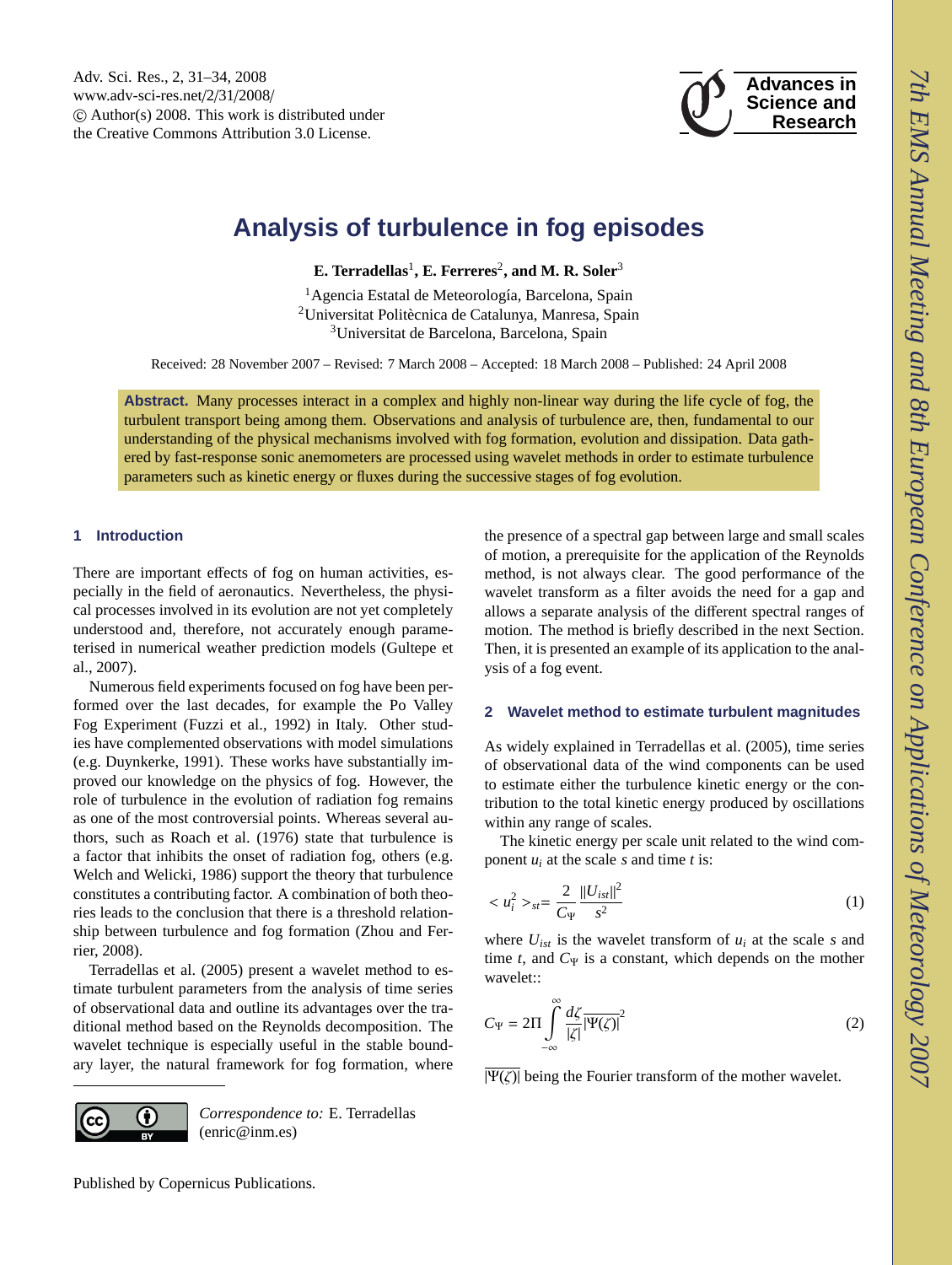

**Figure 1.** Evolution of the air temperature during the night 9–10 November 2002 at different levels, from 2.3 m to 97.5 m a.g.l., at the CIBA.

In a similar way, the heat flux per scale unit related to the wind component  $u_i$  at the scale  $s$  and time  $t$  is:

$$
\langle \theta u_i \rangle_{st} = \frac{2}{C_{\Psi}} \frac{\Theta_{st} U_{ist}^*}{s^2} \tag{3}
$$

where  $*$  denotes complex conjugation.

In the present study, the chosen wavelet is the Morlet function, a plane wave modulated by a Gaussian.

The method yields a time-frequency map of the turbulent magnitudes. Since we are not especially interested in the detection and characterisation of individual structures, but in the evolution of turbulence along the event, the results are finally averaged over time and frequency.

Figures 2 and 3 are products of the wavelet method. In the pictures, the x-axis represents time. Therefore, horizontal variations denote the time evolution of the frequency times the turbulent kinetic energy or the frequency times the vertical heat flux. On the other hand, the y-axis represents frequency. Then, vertical cuts of the plots would represent the spectral composition of the magnitudes, from the highest frequencies (down) to the smallest ones (up).

## **3 Data collection**

Data have been gathered at the Lower-Atmosphere Research Centre (CIBA) in the Duero basin, which constitutes the northern Spanish plateau. The geographical longitude is 4°56' W, then local and UTC times are similar. The laboratory is situated at 848 m above sea level (a.s.l.) over a rather flat terrain and surrounded by crop fields. The main facility is a 100-m mast, where fast-response sonic anemometers are set up at 5.6, 19.6, 49.6 and 96.6 m. In addition, cup and vane anemometers are set at 2.2, 9.6, 34.6, 74.6 and 98.6 m, thermometers at 2.3, 10.5, 20.5, 35.5 and 97.5 m, and thermohygrometers at 10.0 and 97.0 m.



**Figure 2.** Time-frequency map of the frequency times the turbulence kinetic energy during the night 9–10 November 2002 at 96.6 m a.g.l. at the CIBA. The sudden change at about 03:30 UTC indicates that the fog layer reaches the level. Notice that a vertical section of the graph represents the power spectrum at a certain time.

Estimations of turbulent kinetic energy or heat fluxes from sonic anemometer measurements may be problematic in conditions of inhibited turbulence, with a small signal-to-noise ratio in the records, because high-frequency oscillations are contaminated by noise (see Terradellas et al., 2005). This is not the case of in-fog estimations, when a well-developed turbulence is always present. On the other hand, some authors have suggested the wetting of the probes as a source of error. Bowen (2005) analyses this possibility and concludes that the effect is very small.

At the laboratory, there are also measurements of upward and downward infrared fluxes near the ground and a soil thermometer set at a 5-cm depth. Data of solar radiation are not available for the analysed case.

There are not visibility records at the site. Nevertheless, there is information from Valladolid-Villanubla airport, located 14.5 km southeast from the site, over a similar terrain and altitude (854 m a.s.l.). There are also observations at Valladolid city station, 26 km southeastward, at the bottom of the valley (739 m a.s.l.).

### **4 Study of a fog event: the night 9–10 November 2002**

During the night of 9–10 November 2002, dense radiation fog formed over most of the Duero basin soon after midnight and lasted until noon of the next day. The synoptic situation was dominated by relatively high pressure over the Atlantic, west from the Iberian Peninsula, and a weak north-western flow over Central Spain. There is not any change in the air mass during the night and, therefore, the effect of advection in the fog formation or evolution may be neglected.

In the evening, at 21:00 UTC, the wind at 9.6 m above ground level (a.g.l.) is moderate: WSW  $4 \text{ ms}^{-1}$ . A low level jet is clearly visible in the wind profiles at about 50 m a.g.l.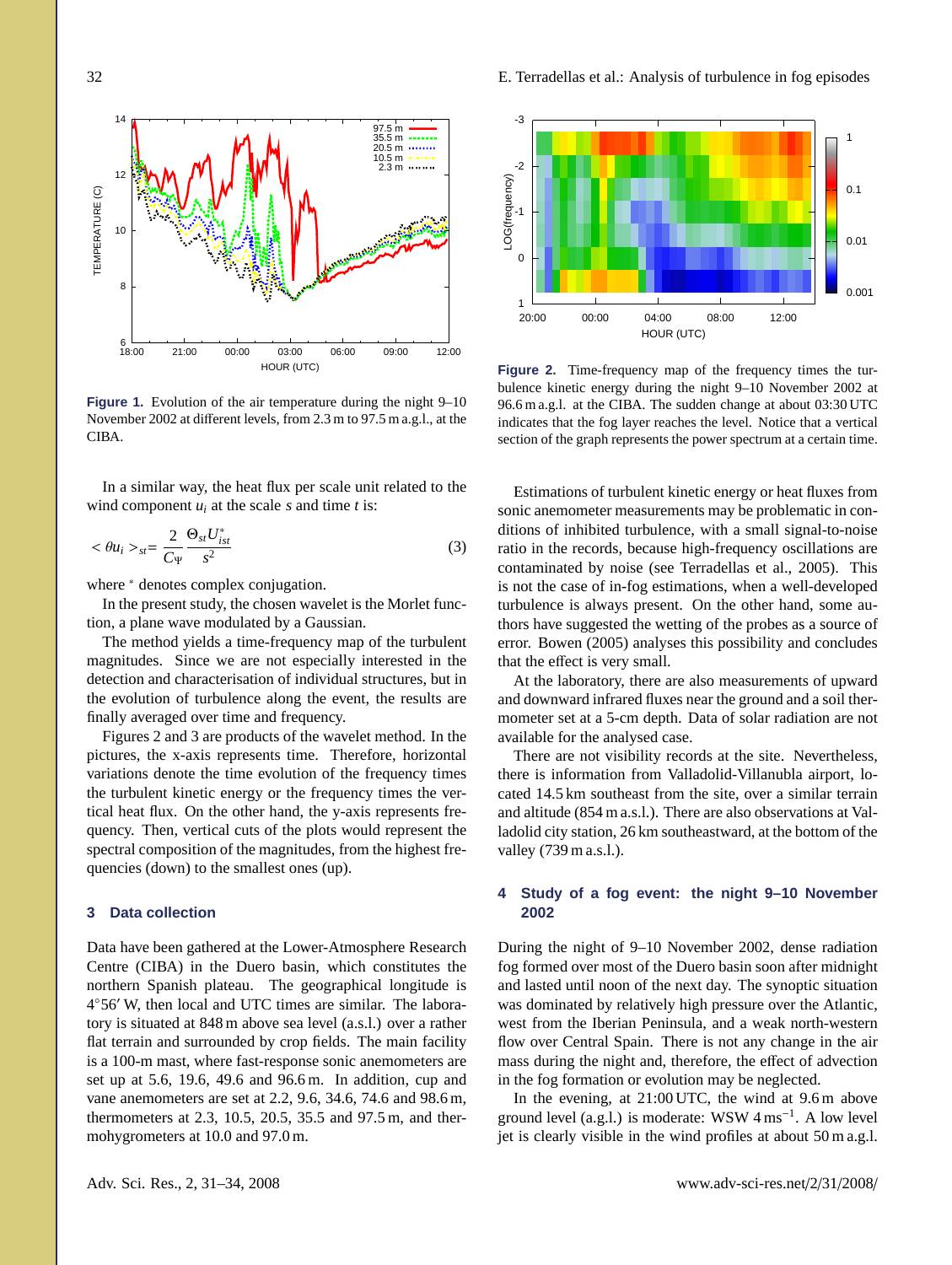

**Figure 3.** Time-frequency map of the frequency times the vertical heat flux during the night 9–10 November 2002 at 5.6 m a.g.l. at the CIBA.

and the column progressively stabilizes until 02:20, when a fog layer rapidly develops in the low levels. Before the onset of fog, the turbulence is much weaker near to ground than aloft, constituting a so-called upside-down boundary layer. At 96.6 m, there is large amount of kinetic energy both in the large and small scales (see Fig. 2): the small-scale turbulence is probably produced by the vertical wind-shear above the low-level jet, while the energy associated to larger scales is probably due to the presence of gravity waves that propagate in a stable environment. The vertical heat flux near the ground is obviously negative: Figure 3 shows its evolution at 5.6 m a.g.l. The surface energy balance is based on a strong outgoing long-wave radiative flux that makes up for an upward ground flux – the soil is warmer than the air, a sensible heat flux and, supposedly, a latent heat flux that all converge to the surface (Fig. 4a).

After the onset of fog, the situation dramatically changes. The turbulence near the ground rapidly grows and the lowest layers of the column mix up forming the so-called fog layer. The time series of air temperature recorded at different levels, depicted in Fig. 1, clearly shows this mixing process and the movement of the inversion to upper levels. The vertical heat flux significantly reduces its absolute value, although it does not reverse its sign (Fig. 3). Since the net long-wave radiation at surface becomes very close to zero and there is not short-wave radiation (the sunrise time is 07:03 UTC), the energy terms have to be completely different: the ground flux and the sensible flux that converge to surface can only be balanced by an upward latent flux (evaporation) in apparent contradiction with the presence of fog (Fig. 4b). The fog layer rapidly deepens and it reaches the top of the mast at about 04:30, as it can be deduced from the analysis of the temperature (Fig. 1) and humidity records. This growth induces a temperature increase because the air within the fog layer is mixed with warmer air from upper layers. To keep the air saturated while increasing its temperature requires a source of water. The surface evaporation mentioned above may be one of the supplying mechanisms.





**Figure 4.** Energy budget near surface at different times: before the onset of fog (a), after the onset of fog (b), before sunrise (c) and after sunrise **(d)**. Long-wave radiative flux in blue, sensible heat flux in red, latent heat flux in green, ground flux in orange and short-wave radiative flux in yellow.

that reaches the ground and the latent heat flux that is now In the following hours, the air temperature grows, although at a progressively decreasing rate. There is a reduction in the ground flux that is compensated by a reduction in the latent flux, while the sensible flux does not show any substantial variation (Fig. 4c). After sunrise, the thermal profile within the fog layer becomes unstable. The vertical heat flux near the ground becomes positive and progressively grows. The net long-wave radiation continues being almost negligible. The ground flux is also nearly zero, because ground and air temperature are very close each other. The sensible heat flux has to be balanced by the small portion of solar radiation likely to point downwards due to the probable cessation of the evaporation (Fig. 4d).

At the upper level of the mast, the vertical heat flux is mostly positive from the onset of fog onwards. The analysis of the temperature and moisture records yields that there is a strong thermal inversion and an increase of specific humidity with height above the top of the fog layer. Both latent and sensible heat fluxes point downwards and converge with the in-fog upward flux. They all are balanced by a strong net long-wave radiative flux.

# **5 Conclusions**

This paper presents the application of a wavelet method to estimate turbulent magnitudes in fog events. The analysis of turbulence is really useful when it is performed together with that of the other terms involved in the energy budget (ground flux and especially long-wave and short-wave radiative fluxes) and, ideally, with those of the water budget. This analysis contributes to improving the knowledge of the physical mechanisms that are relevant in the fog evolution. Since the application of numerical weather prediction models to fog forecast has evidenced important shortcomings (Bergot et al., 2007) and other methods (e.g. statistical methods) have